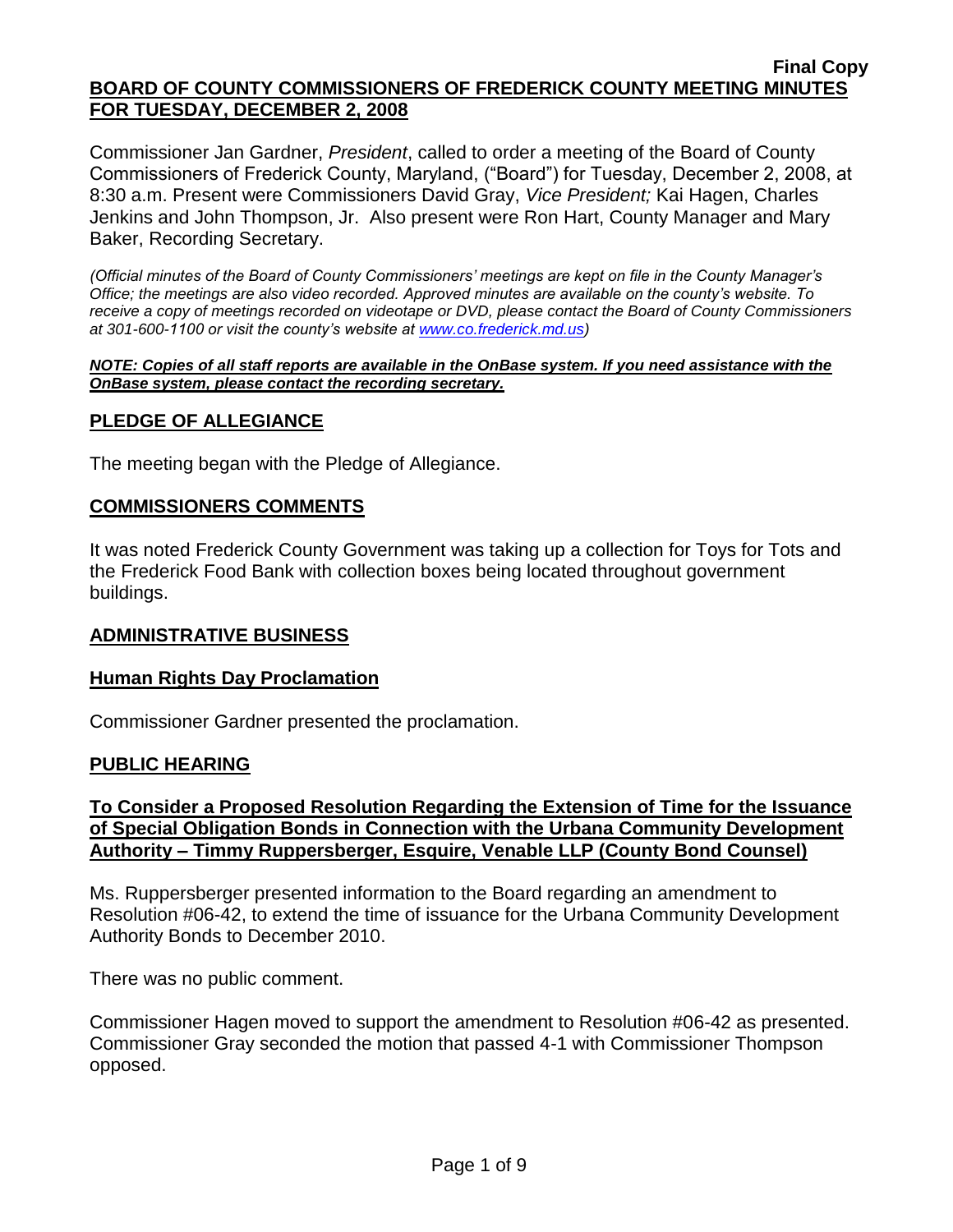(A copy of Resolution #08-30 can be obtained in the County Manager's office or from the county's website, [www.co.frederick.md.us\)](www.co.frederick.md.us).

# **ADMINISTRATIVE BUSINESS**

# **Adoption of the Proposed Ordinance to Amend Section 1-12-45 of the Frederick County Code to Allow Alcohol Use by Permit in Frederick County Parks – Paul Dial, Parks and Recreation Division**

Mr. Dial presented information to the Board regarding proposed ordinance and the supporting policy concerning alcohol use in county parks. He noted the public hearing on this issue was held Tuesday, November 18, 2008.

There was Board consensus to allow Mr. Denny Shaffer to provide public comment.

Public comment was taken by Mr. Denny Shaffer.

Commissioner Jenkins moved to approve the proposed ordinance and directed staff to proceed with developing the supporting policy regarding the use of alcohol in county parks with a valid permit. Staff was directed to bring the specifics of the policy back to the Board in January 2009. Commissioner Hagen seconded the motion that passed 3-2 with Commissioners Gray and Thompson opposed.

(A copy of Ordinance #09-03-507 can be obtained in the County Manager's office or from the county's website, [www.co.frederick.md.us\)](www.co.frederick.md.us)

# **WORKSESSION**

# **Fire and Rescue Services Division Staffing Committee Report – Gene Mellin, Fire and Rescue Services Division**

Mr. Mellin and Doug Brown, Chief, presented staffing issues to the Board along with recommendations.

The Board requested an interim report be presented to them in March 2009 that would list the progress of staffing issues as discussed in today's meeting.

Commissioner Jenkins moved to approve staff to move forward with recommendation No. 1 as presented in the staff report. Commissioner Gray seconded the motion that passed 4-1 with Commissioner Thompson opposed.

Commissioner Thompson moved to authorize legal staff to draft for presentation to the Board a resolution addressing the issue of appointing the appropriate staff as acting lieutenants. Commissioner Gray seconded the motion.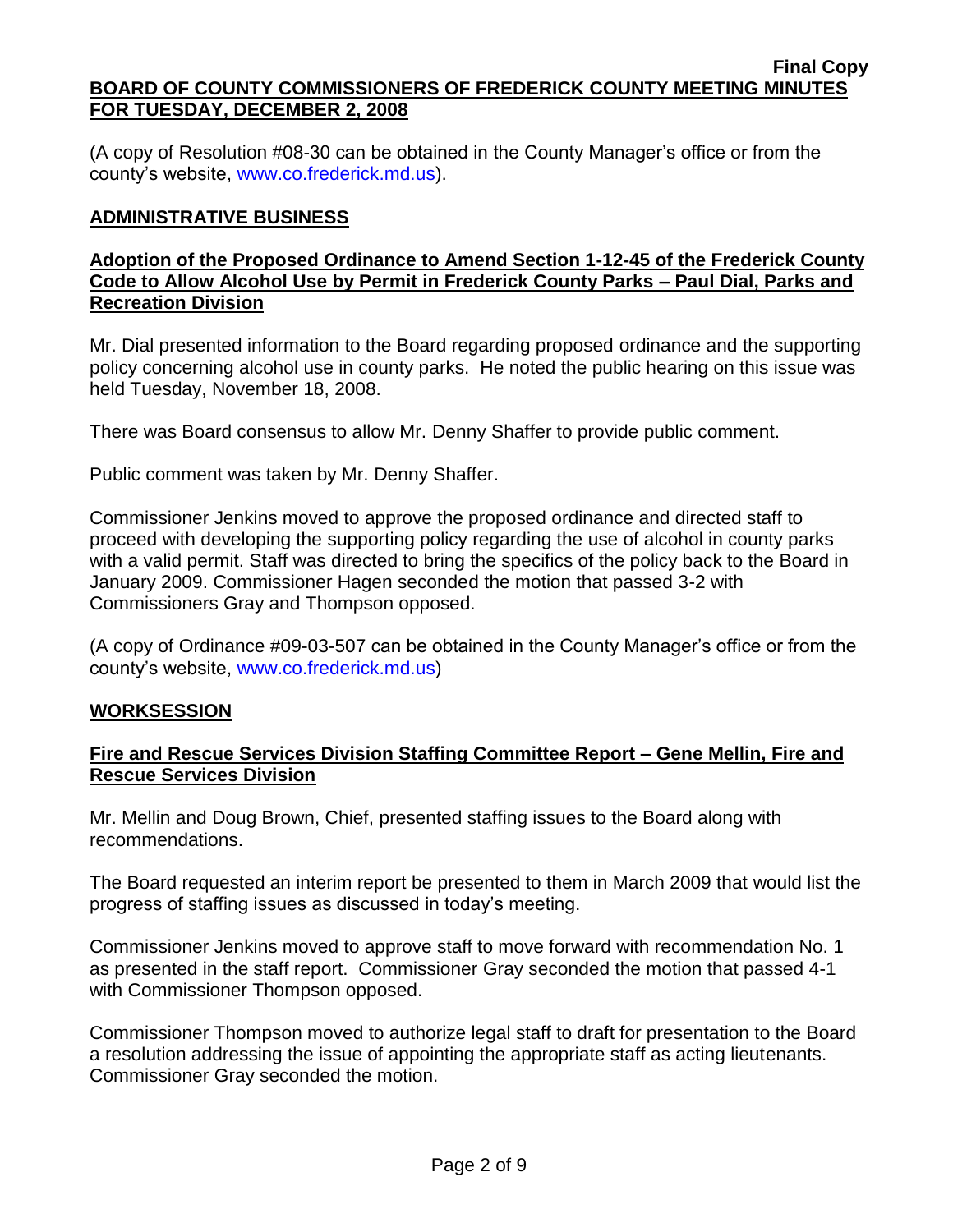(Commissioner Gardner stepped out of the meeting.)

The motion passed 3-1 with Commissioner Gardner absent and Commissioner Hagen opposed.

(Commissioner Gardner re-entered the meeting.)

# **Public comment was heard from**:

- Sue Thompson
- John Urlich, International Association of Fire Fighters (IAFF)

# **CLOSED SESSION**

Commissioner Jenkins moved to proceed to closed session in accordance with Maryland Annotated Code State Government Article § 10-508(a) (7) To consult with counsel to obtain legal advice on a legal matter; and (8) To consult with staff, consultants, or other individuals about pending or potential litigation. Commissioner Hagen seconded the motion that passed 5-0.

# **COMMISSIONERS COMMENTS**

None.

# **PUBLIC COMMENTS**

None.

# **QUESTIONS – PRESS**

None.

# **ADJOURN**

The meeting adjourned at 11:50 a.m.

Respectfully submitted,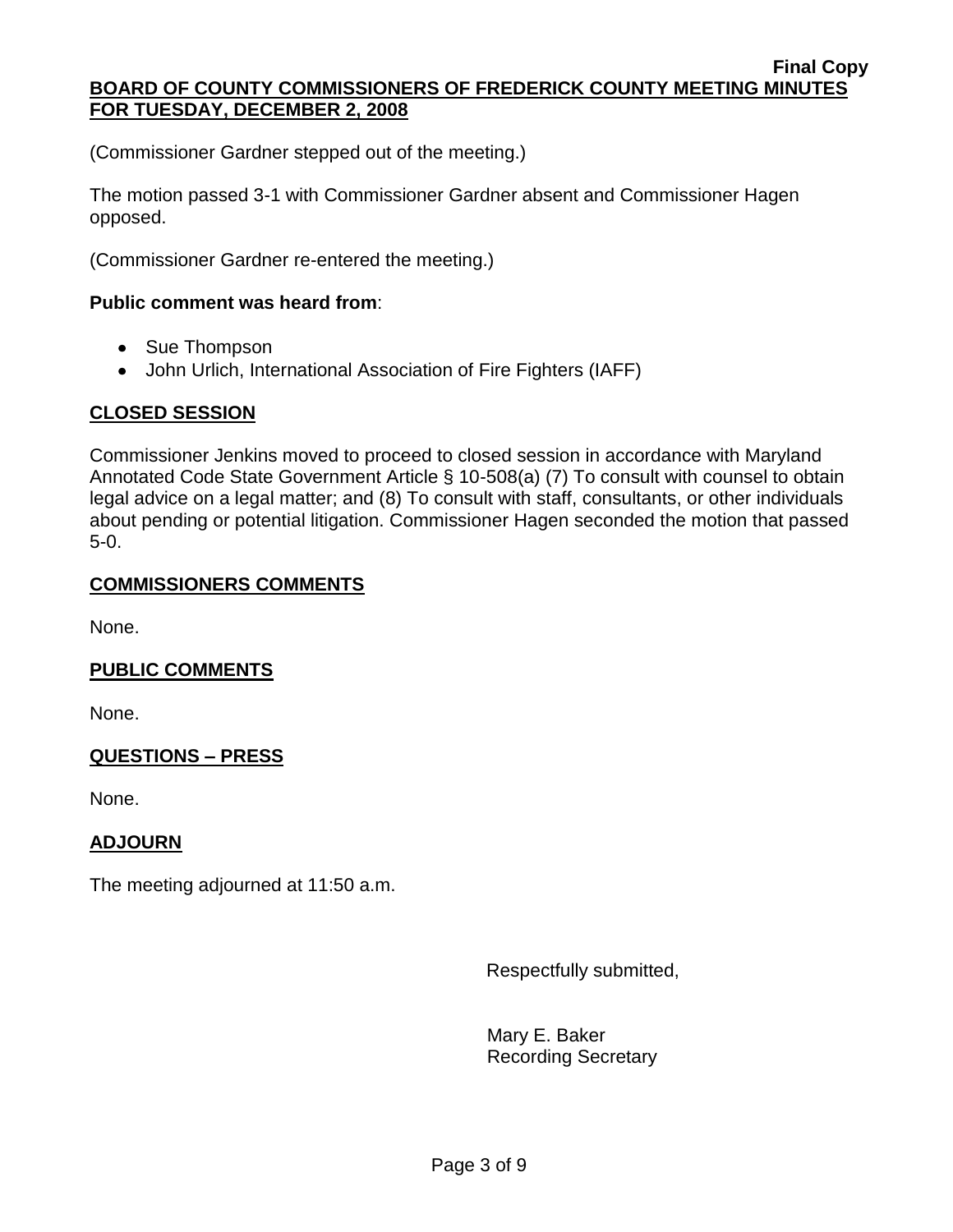# **FORM OF STATEMENT FOR CLOSING THE MEETING OF TUESDAY, DECEMBER 2, 2008**

# **STATUTORY AUTHORITY TO CLOSE SESSION**

# **State Government Article §10-508(a):**

(7) To consult with counsel to obtain legal advice on a legal matter; and

(8) To consult with staff, consultants, or other individuals about pending or potential litigation.

# **Motion:**

Commissioner Jenkins moved to proceed to closed session in accordance with Maryland Annotated Code State Government Article § 10-508(a) (7) To consult with counsel to obtain legal advice on a legal matter; and (8) To consult with staff, consultants, or other individuals about pending or potential litigation. Commissioner Hagen seconded the motion that passed 5-0.

# **Topic to be Discussed:**

To discuss pending litigation.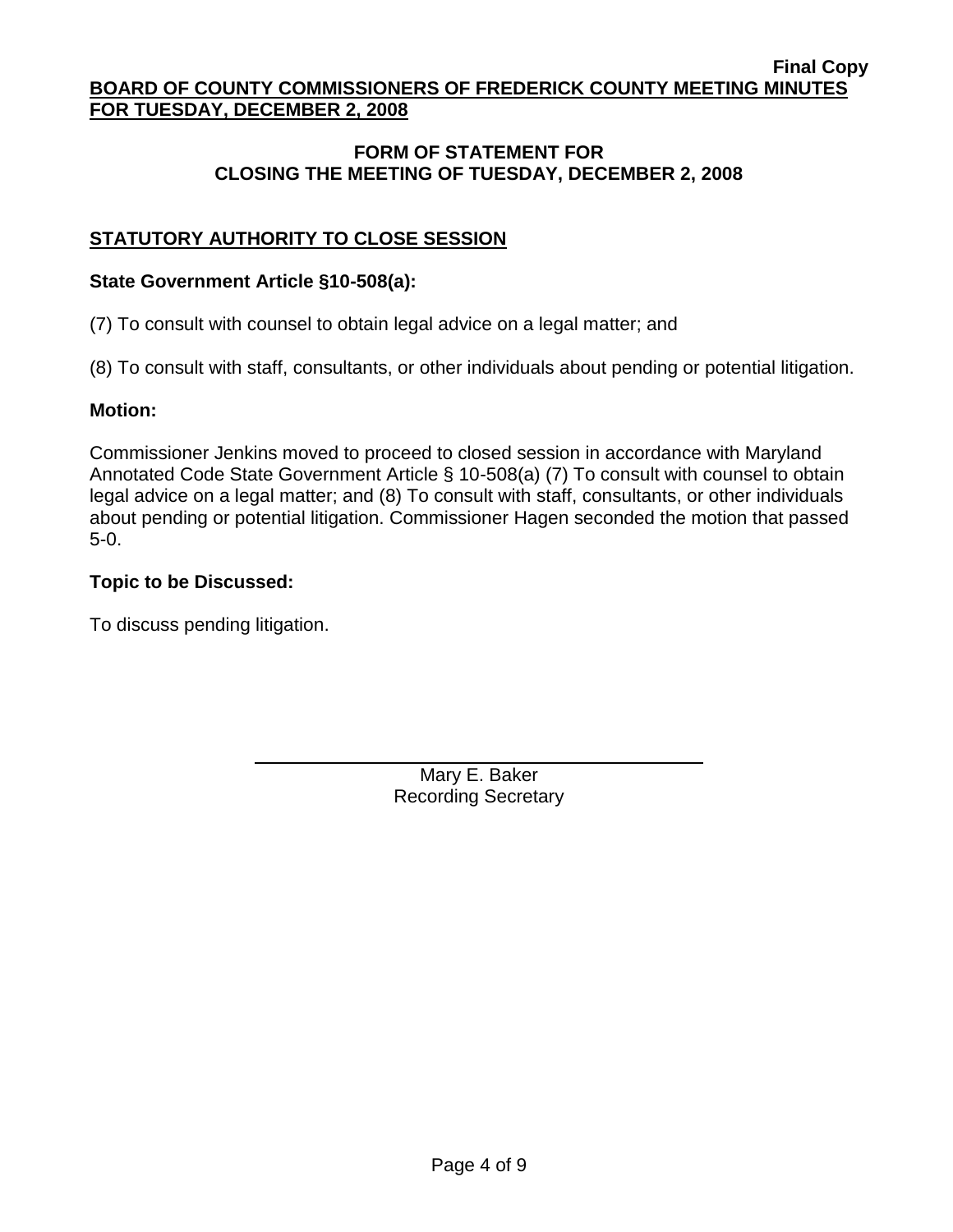# **FORM OF STATEMENT FOR CLOSING THE MEETING OF TUESDAY, DECEMBER 2, 2008**

# **STATUTORY AUTHORITY TO CLOSE SESSION**

### **State Government Article §10-508(a):**

(7) To consult with counsel to obtain legal advice on a legal matter; and

(8) To consult with staff, consultants, or other individuals about pending or potential litigation.

### **Motion:**

Commissioner Jenkins moved to proceed to closed session in accordance with Maryland Annotated Code State Government Article § 10-508(a) (7) To consult with counsel to obtain legal advice on a legal matter; and (8) To consult with staff, consultants, or other individuals about pending or potential litigation. Commissioner Hagen seconded the motion that passed 5-0.

### **Topic to be Discussed:**

To consider a new lease of real property to be used for public purposes located in Frederick County.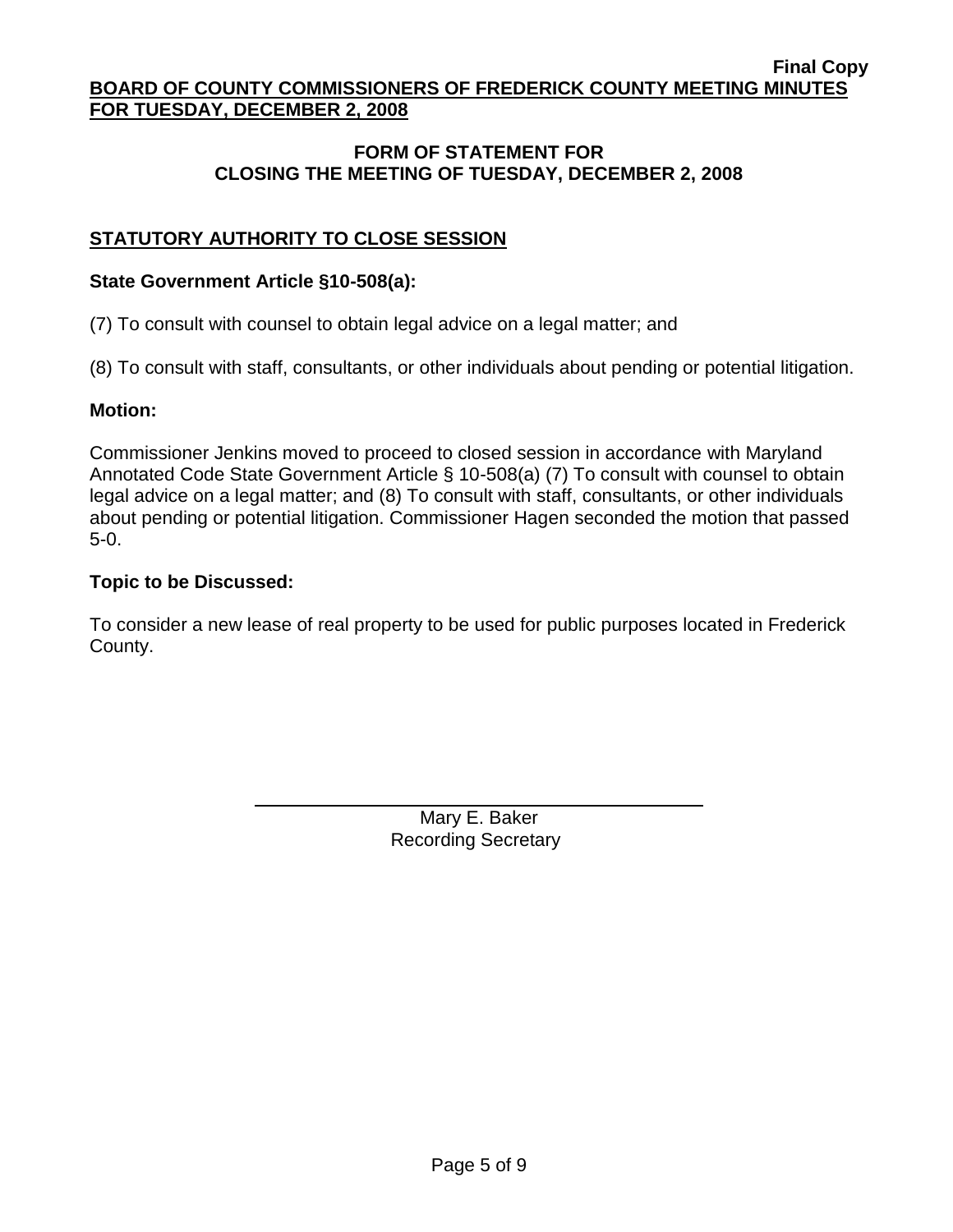# **FORM OF STATEMENT FOR CLOSING THE MEETING OF TUESDAY, DECEMBER 2, 2008**

# **STATUTORY AUTHORITY TO CLOSE SESSION**

### **State Government Article §10-508(a):**

(7) To consult with counsel to obtain legal advice on a legal matter; and

(8) To consult with staff, consultants, or other individuals about pending or potential litigation.

### **Motion:**

Commissioner Jenkins moved to proceed to closed session in accordance with Maryland Annotated Code State Government Article § 10-508(a) (7) To consult with counsel to obtain legal advice on a legal matter; and (8) To consult with staff, consultants, or other individuals about pending or potential litigation. Commissioner Hagen seconded the motion that passed 5-0.

### **Topic to be Discussed:**

To consider the renewal of an existing lease of real property to be used for public purposes located in Frederick County.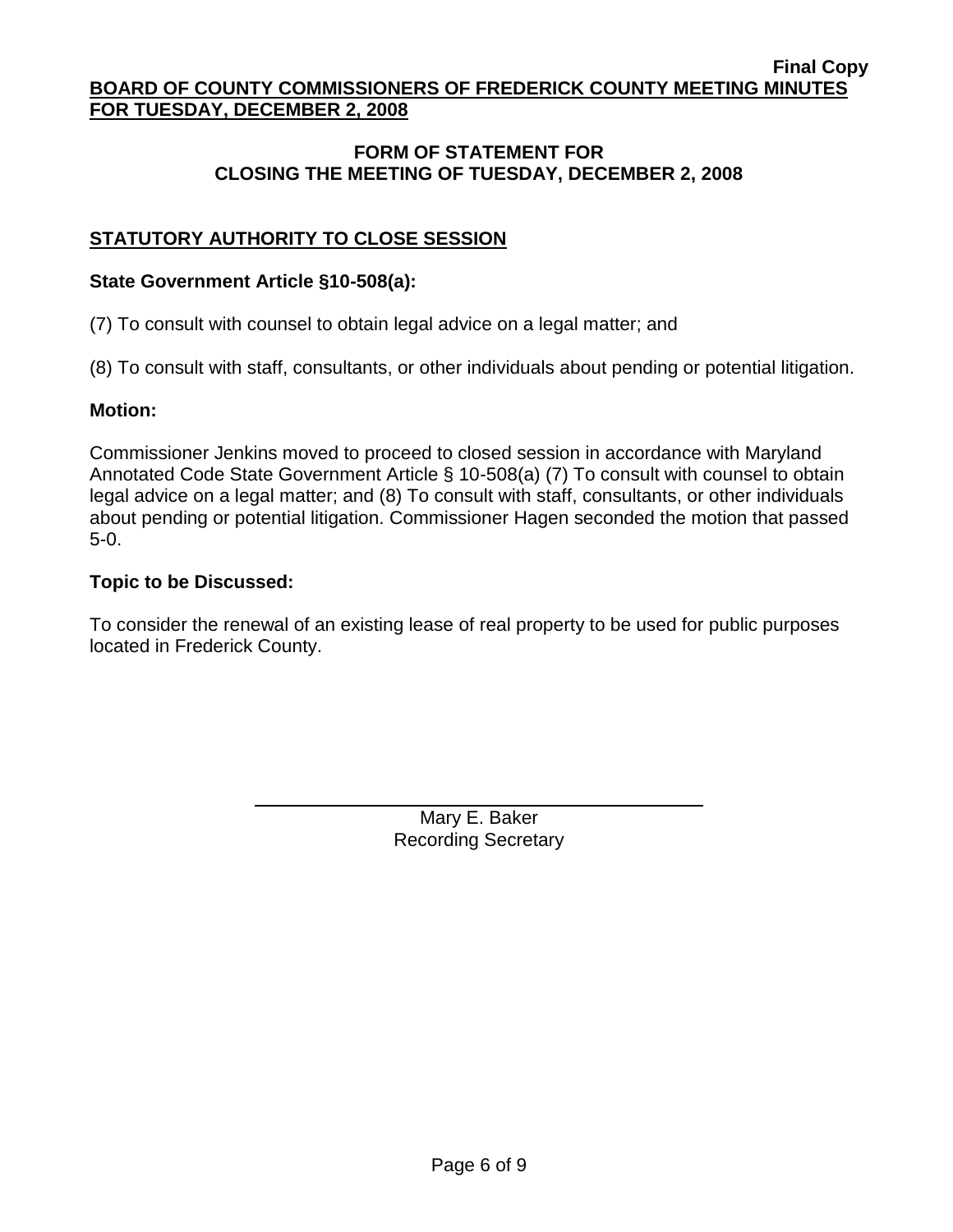## **FORM OF STATEMENT FOR MINUTES OF NEXT OPEN MEETING ON TUESDAY, DECEMBER 2, 2008 FOLLOWING THE CLOSED MEETING OF TUESDAY, DECEMBER 2, 2008**

# **STATUTORY AUTHORITY TO CLOSE SESSION**

## **State Government Article §10-508(a):**

(7) To consult with counsel to obtain legal advice on a legal matter; and

(8) To consult with staff, consultants, or other individuals about pending or potential litigation.

### **Motion:**

Commissioner Jenkins moved to proceed to closed session in accordance with Maryland Annotated Code State Government Article § 10-508(a) (7) To consult with counsel to obtain legal advice on a legal matter; and (8) To consult with staff, consultants, or other individuals about pending or potential litigation. Commissioner Hagen seconded the motion that passed 5-0.

### O**thers in Attendance:**

J. Mathias, R. Hart, B. Stanton, K. Mitchell, M. Chomel, G. Hessong, R. Santangelo and M. Baker

# **Topic Discussed:**

To discuss pending litigation.

### **Action Taken:**

The Board supported staff's recommendation as presented.

Mary E. Baker Recording Secretary

\_\_\_\_\_\_\_\_\_\_\_\_\_\_\_\_\_\_\_\_\_\_\_\_\_\_\_\_\_\_\_\_\_\_\_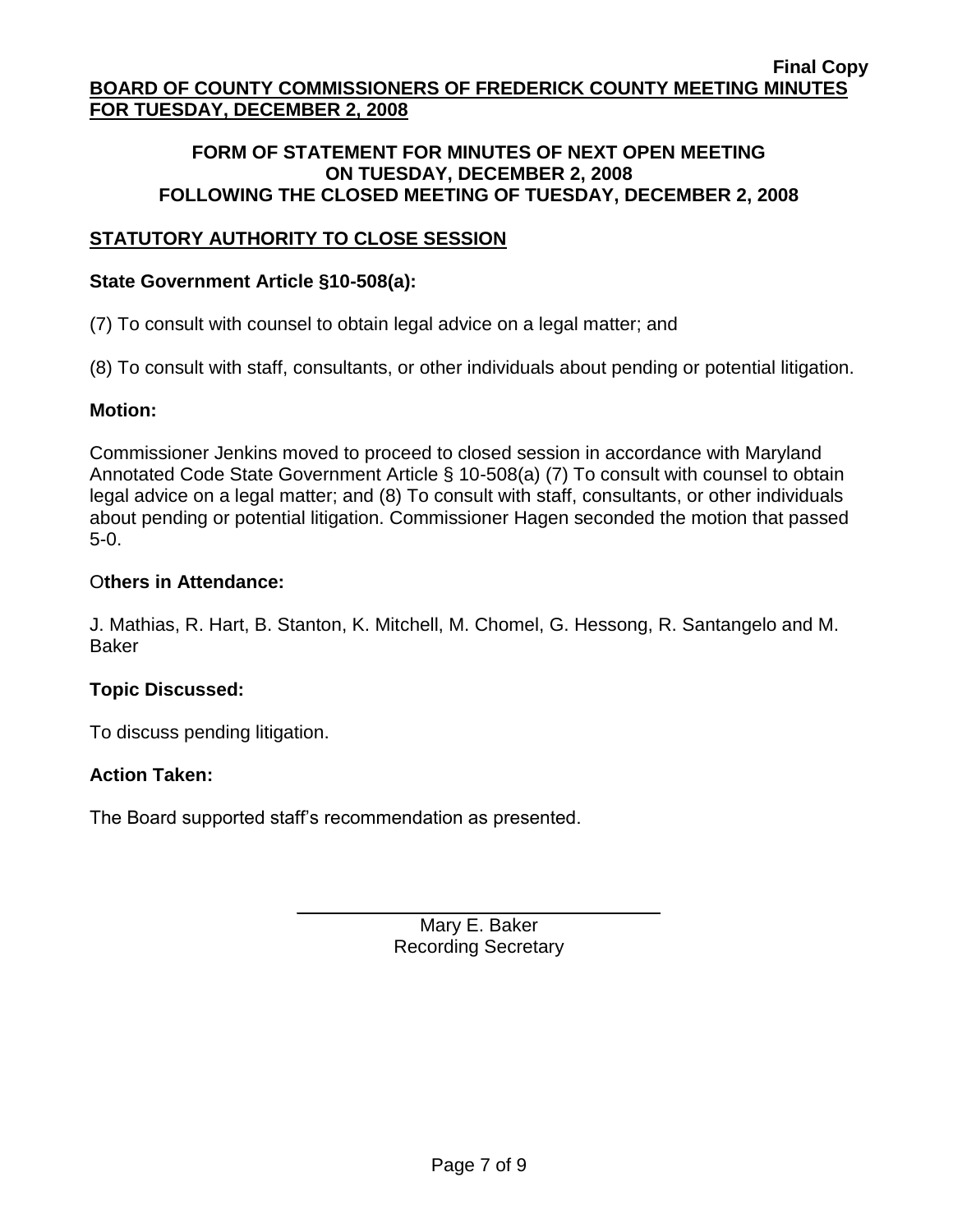## **FORM OF STATEMENT FOR MINUTES OF NEXT OPEN MEETING ON TUESDAY, DECEMBER 2, 2008 FOLLOWING THE CLOSED MEETING OF TUESDAY, DECEMBER 2, 2008**

# **STATUTORY AUTHORITY TO CLOSE SESSION**

# **State Government Article §10-508(a):**

(7) To consult with counsel to obtain legal advice on a legal matter; and

(8) To consult with staff, consultants, or other individuals about pending or potential litigation.

### **Motion:**

Commissioner Jenkins moved to proceed to closed session in accordance with Maryland Annotated Code State Government Article § 10-508(a) (7) To consult with counsel to obtain legal advice on a legal matter; and (8) To consult with staff, consultants, or other individuals about pending or potential litigation. Commissioner Hagen seconded the motion that passed 5-0.

### O**thers in Attendance:**

J. Mathias, R. Hart, B. Stanton, R. McCain, A. Abraham, J. Kroll, M. Nusbaum, W. Roach, R. Santangelo and M. Baker

Commissioner Gardner was not present for the closed session discussion.

# **Topic Discussed:**

To consider a new lease of real property to be used for public purposes located in Frederick County.

# **Action Taken:**

The Board supported staff's recommendation as presented in the staff report.